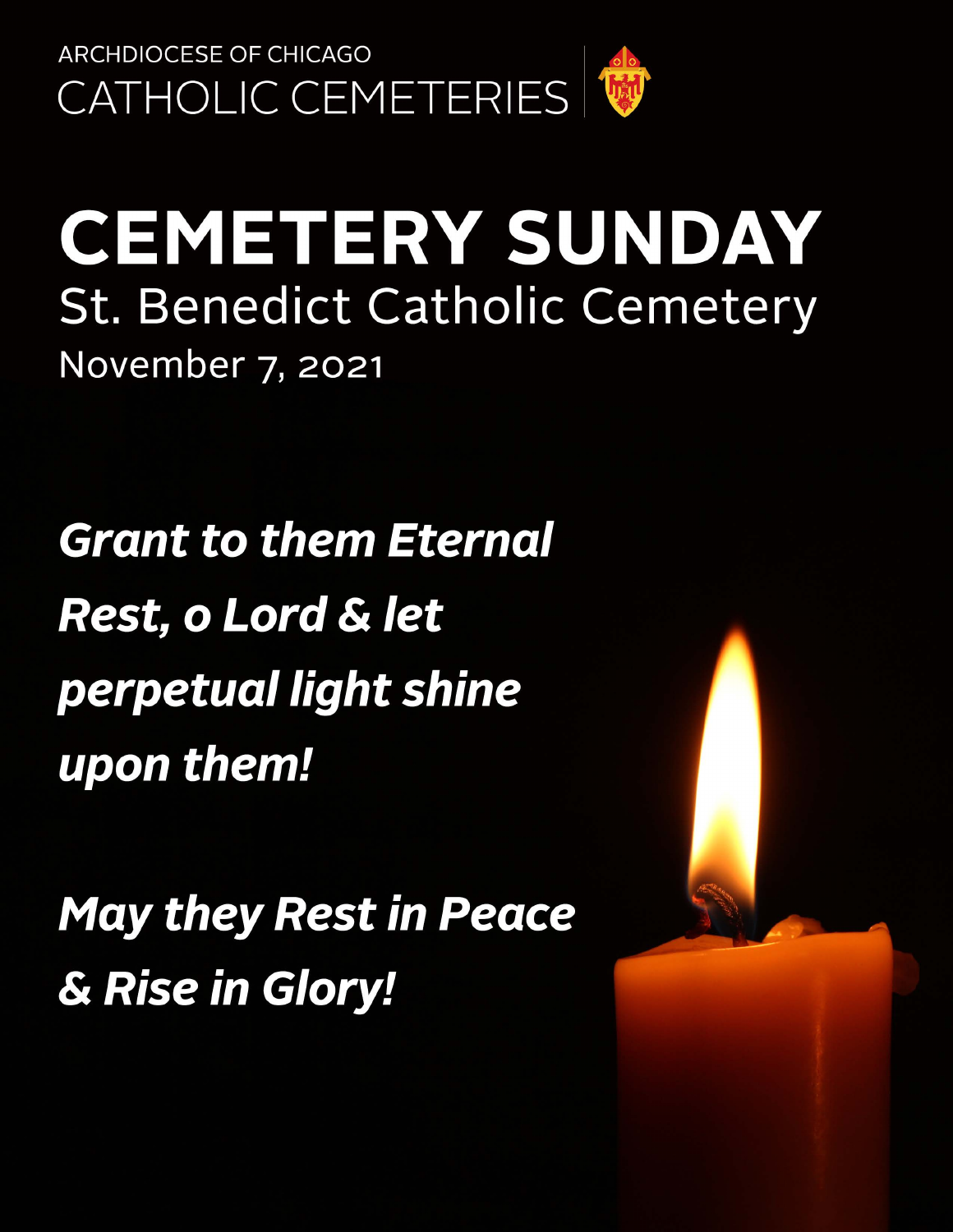O God, glory of the faithful and life of the just, by the Death and Resurrection of whose Son we have been redeemed, look mercifully on your departed servants, that, just as they professed the mystery of the resurrection, so they may merit to receive the joys of eternal happiness.

Through our Lord Jesus Christ, your Son, who lives and reigns with you in the unity of the Holy Spirit, one God, for ever and ever.

Amen.

- Collect of the Mass for the Feast of All Souls

Hear our Prayers for all who have died and are buried in our Catholic Cemeteries, especially those recently interred from October 15, 2020 to October 15, 2021.